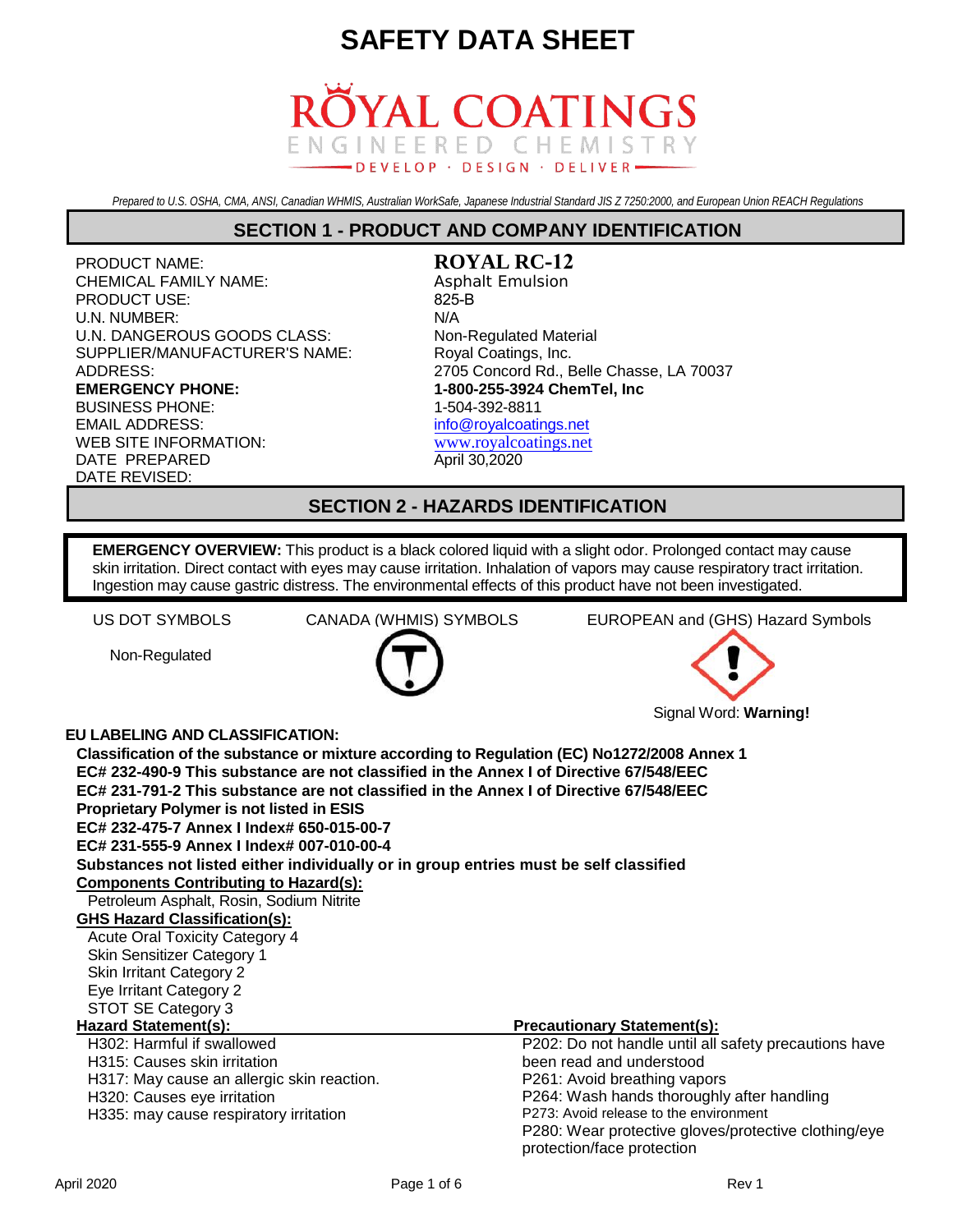### **ROYAL RC-12**

#### **EU HAZARD CLASSIFICATION PER DIRECTIVE 1999/45/EC:**

[Xn] Harmful, [Xi] Irritant

| R22: Harmful if swallowed                                  |
|------------------------------------------------------------|
| R36/37/38: Irritating to eyes, respiratory system and skin |
| R43: May cause sensitization by skin contact               |

#### **<sup>R</sup>isk Phrases: Safety Phrases:**

S23: Do not breathe gas/fumes/vapour/spray

S24: Avoid contact with skin

S26: In case of contact with eyes, rinse immediately with plenty of water and seek medical advice.

S36/37: Wear suitable protective clothing and gloves. S46: If swallowed, seek medical advice immediately and show label.

### **HEALTH HAZARDS OR RISKS FROM EXPOSURE:**

#### **ACUTE:**

**INHALATION:** Inhalation of vapors may cause respiratory tract irritation.

**EYE:** Direct contact may cause irritation with burning, tearing, redness and swelling.

**SKIN:** Prolonged contact with skin may cause irritation and contact dermatitis.

**INGESTION:** Ingestion may cause gastrointestinal irritation including gastrointestinal upset, nausea and vomiting. **CHRONIC:** None known

**TARGET ORGANS:** ACUTE: Eye, Respiratory System, Skin CHRONIC: None Known

### **SECTION 3 - COMPOSITION and INFORMATION ON INGREDIENTS**

| <b>HAZARDOUS INGREDIENTS:</b>                                                                                                                                  | CAS#        | <b>EINECS#</b>               | ICSC#      | WT <sub>%</sub> | <b>HAZARD CLASSIFICATION:</b><br><b>RISK PHRASES</b>              |
|----------------------------------------------------------------------------------------------------------------------------------------------------------------|-------------|------------------------------|------------|-----------------|-------------------------------------------------------------------|
| Petroleum Asphalt                                                                                                                                              | 8052-42-4   | 232-490-9                    | 0612       | 40-60%          | HAZARD CLASSIFICATION: : [Xi]<br>Irritant RISK PHRASES: R36/37/38 |
| Water                                                                                                                                                          | 7732-18-5   | 231-791-2                    | Not Listed | 30 - 40%        | <b>HAZARD CLASSIFICATION:</b><br>None RISK PHRASES: None          |
| <b>Proprietary Polymer</b>                                                                                                                                     | Proprietary | Not Listed in<br><b>ESIS</b> | Not Listed | $-10%$          | HAZARD CLASSIFICATION: : [Xi]<br>Irritant RISK PHRASES: R36/38    |
| Rosin                                                                                                                                                          | 8050-09-7   | 232-475-7                    | 0358       | $1 - 4%$        | HAZARD CLASSIFICATION: : [Xi]<br>Irritant RISK PHRASES: R43       |
| Sodium Nitrite                                                                                                                                                 | 7632-00-0   | 231-555-9                    | 1120       | $< 1\%$         | HAZARD CLASSIFICATION: : [Xn]<br>Harmful RISK PHRASES: R22        |
| Balance of other ingredients are non-hazardous or less than 1% in concentration (or 0.1%<br>for carcinogens, reproductive toxins, or respiratory sensitizers). |             |                              |            |                 |                                                                   |

**NOTE:** ALL WHMIS required information is included in appropriate sections based on the ANSI Z400.1-2010 format. This product has been classified in accordance with the hazard criteria of the CPR and the MSDS contains all the information required by the CPR, EU Directives and the Japanese Industrial Standard *JIS Z 7250: 2000*.

### **SECTION 4 - FIRST-AID MEASURES**

Contaminated individuals of chemical exposure must be taken for medical attention if any adverse effect occurs. Rescuers should be taken for medical attention, if necessary. Take copy of label and MSDS to health professional with contaminated individual.

**EYE CONTACT:** If product enters the eyes, open eyes while under gentle running water for at least 15 minutes. Seek medical attention if blurred vision occurs or irritation persists.

- **SKIN CONTACT:** Wash skin thoroughly after handling. Seek medical attention if irritation develops and persists. Remove contaminated clothing. Launder before re-use.
- **INHALATION:** If breathing becomes difficult, remove victim to fresh air. If necessary, use artificial respiration to support vital functions. Seek medical attention if breathing difficulty continues.

**INGESTION:** If product is swallowed, call physician or poison control center for most current information. If professional advice is not available, do not induce vomiting. Never induce vomiting or give diluents (milk or water) to someone who is unconscious, having convulsions, or who cannot swallow. Seek medical advice. Take a copy of the label and/or MSDS with the victim to the health professional.

**MEDICAL CONDITIONS AGGRAVATED BY EXPOSURE:** Pre-existing skin problems may be aggravated by prolonged exposure to this product.

**RECOMMENDATIONS TO PHYSICIANS:** Treat symptoms and reduce over-exposure.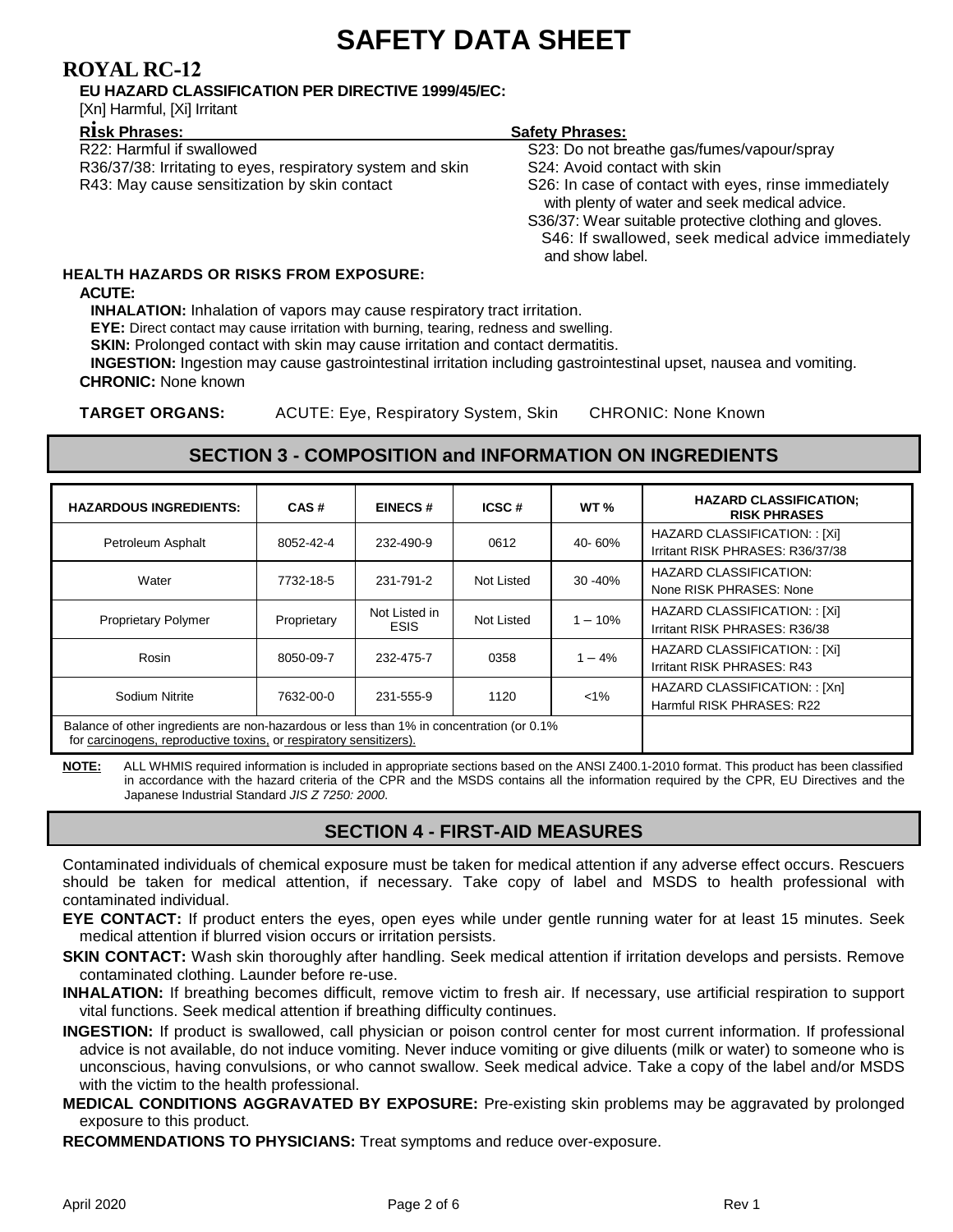## **ROYAL RC-12**

#### **SECTION 5 - FIRE-FIGHTING MEASURES**

| <b>FLASH POINT:</b>                                                                                         | Non-Flammable with flash >200°F                         |  |
|-------------------------------------------------------------------------------------------------------------|---------------------------------------------------------|--|
| <b>AUTOIGNITION TEMPERATURE:</b>                                                                            | Not Applicable                                          |  |
| <b>FLAMMABLE LIMITS (in air by volume, %):</b>                                                              | Lower (LEL): Not Applicable Upper (UEL): Not Applicable |  |
| <b>FIRE EXTINGUISHING MATERIALS:</b>                                                                        | Water, carbon dioxide, foam, or dry chemical            |  |
| <b>UNUSUAL FIRE AND EXPLOSION HAZARDS:</b> Thermo decomposition (burning) may release irritating, corrosive |                                                         |  |
| and/or toxic gases, vapors and fumes.                                                                       |                                                         |  |

Explosion Sensitivity to Mechanical Impact: Not Available<br>Explosion Sensitivity to Static Discharge: Not Available **Explosion Sensitivity to Static Discharge:**<br>**SPECIAL FIRE-FIGHTING PROCEDURES:** 

Incipient fire responders should wear eye protection. Structural firefighters must wear Self-Contained Breathing Apparatus and full protective equipment. Isolate materials not yet involved in the fire and protect personnel. Move containers from fire area if this can be done without risk; otherwise, cool with carefully applied water spray. If possible, prevent runoff water from entering storm drains, bodies of water, or other environmentally sensitive areas.



**Hazard Scale: 0** = Minimal **1** = Slight **2** = Moderate **3** = Serious **4** = Severe \* = Chronic hazard

### **SECTION 6 - ACCIDENTAL RELEASE MEASURES**

**SPILL AND LEAK RESPONSE:** Personnel should be trained for spill response operations.

**SPILLS:** Contain spill if safe to do so. Prevent entry into drains, sewers, and other waterways. Soak up with an absorbent material and place in an appropriate container for disposal. Dispose of in accordance with applicable Federal, State, and local procedures (see Section 13, Disposal Considerations).

### **SECTION 7 - HANDLING and STORAGE**

**WORK PRACTICES AND HYGIENE PRACTICES:** As with all chemicals, avoid getting this product ON YOU or IN YOU. Wash thoroughly after handling this product. Do not eat, drink, smoke, or apply cosmetics while handling this product. Avoid breathing vapors/mists/sprays generated by this product. Use in a well-ventilated location. Remove contaminated clothing immediately.

**STORAGE AND HANDLING PRACTICES:** Store containers in a cool, dry, well ventilated location. Keep container tightly closed when not in use. Keep from freezing. Store away from incompatible materials.

### **SECTION 8 - EXPOSURE CONTROLS - PERSONAL PROTECTION**

#### **EXPOSURE LIMITS/GUIDELINES:**

| <b>Chemical Name</b> | CAS#      | <b>ACGIH TWA</b>                                          | <b>OSHA TWA</b>   |
|----------------------|-----------|-----------------------------------------------------------|-------------------|
| Petroleum Asphalt    | 8052-42-4 | $0.5 \,\mathrm{mq/m}^3$ (As a Benzene soluble<br>Aerosol) | <b>Not Listed</b> |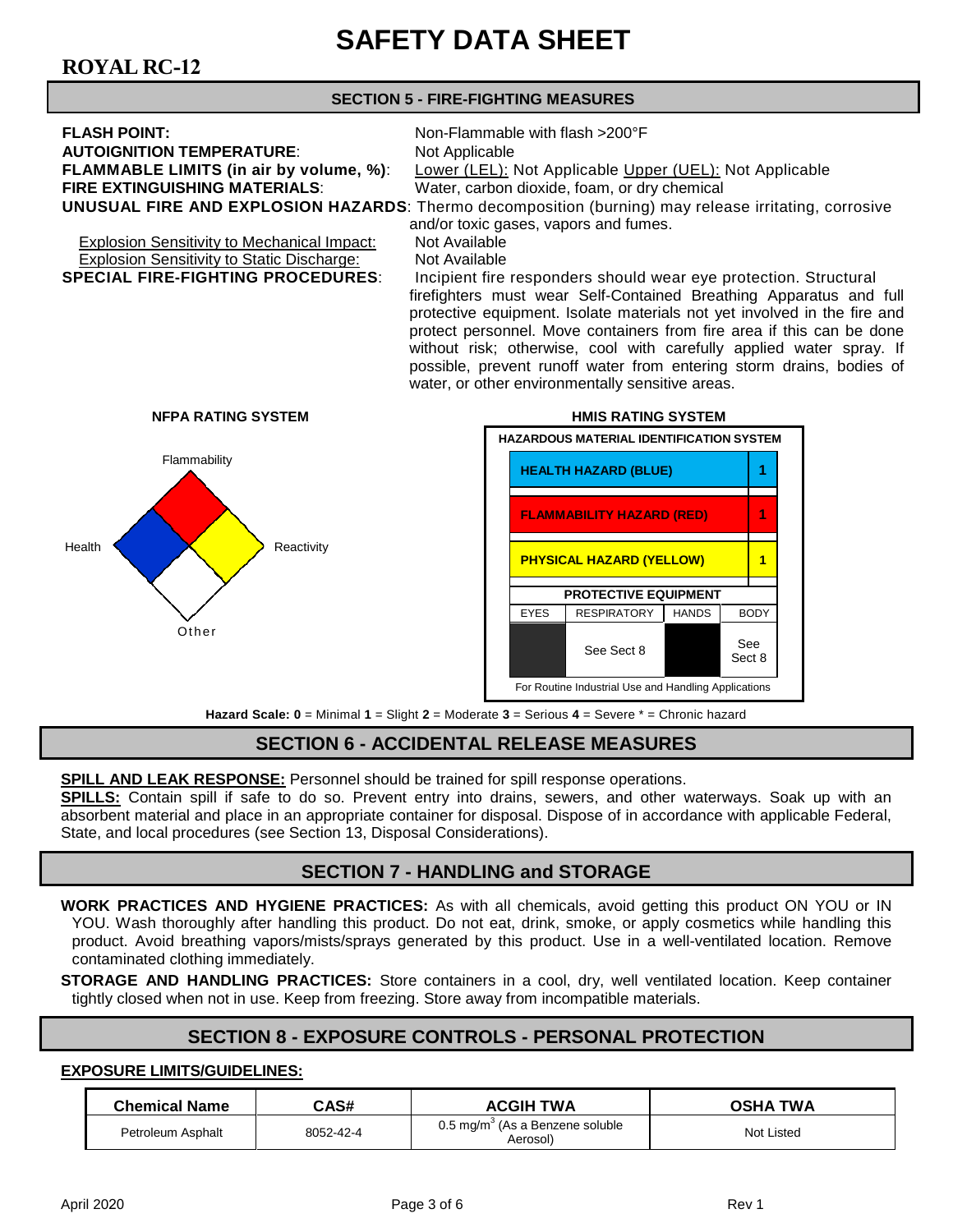### **ROYAL RC-12**

| Water                      | 7732-18-5   | Not listed. | Not listed. |
|----------------------------|-------------|-------------|-------------|
| <b>Proprietary Polymer</b> | Proprietary | Not listed. | Not listed. |
| Rosin                      | 8050-09-7   | 10 mg/m $3$ | 15 mg/m $3$ |
| Sodium Nitrite             | 7632-00-0   | Not listed. | Not listed. |

Currently, International exposure limits are not established for the components of this product. Please check with competent authority in each country for the most recent limits in place.

**VENTILATION AND ENGINEERING CONTROLS:** Use with adequate ventilation to ensure exposure levels are maintained below the limits provided below. Use local exhaust ventilation to control airborne dust. Ensure eyewash/safety shower stations are available near areas where this product is used.

*The following information on appropriate Personal Protective Equipment is provided to assist employers in complying*  with OSHA regulations found in 29 CFR Subpart I (beginning at 1910.132) or equivalent standard of Canada, or *standards of EU member states (including EN 149 for respiratory PPE, and EN 166 for face/eye protection), and those of Japan. Please reference applicable regulations and standards for relevant details.*

**RESPIRATORY PROTECTION:** Maintain airborne contaminant concentrations below guidelines listed above, if applicable. If necessary, use only respiratory protection authorized in the U.S. Federal OSHA Respiratory Protection Standard (29 CFR 1910.134), equivalent U.S. State standards, Canadian CSA Standard Z94.4-93, the European Standard EN149, or EU member states.

**EYE PROTECTION:** Splash goggles or safety glasses with side shields recommended. If necessary, refer to U.S. OSHA 29 CFR 1910.133, Canadian Standards, and the European Standard EN166, Australian Standards, or relevant Japanese Standards.

**HAND PROTECTION:** Compatible protective gloves recommended. Wash hands after removing gloves. If necessary, refer to U.S. OSHA 29 CFR 1910.138, the European Standard DIN EN 374, the appropriate Standards of Canada, Australian Standards, or relevant Japanese Standards.

**BODY PROTECTION:** Use body protection appropriate to prevent contact (e.g. lab coat, overalls). If necessary, refer to appropriate Standards of Canada, or appropriate Standards of the EU, Australian Standards, or relevant Japanese Standards.

#### **SECTION 9 - PHYSICAL and CHEMICAL PROPERTIES**

| <b>PHYSICAL STATE:</b>                            | Liquid                           |
|---------------------------------------------------|----------------------------------|
| <b>APPEARANCE &amp; ODOR:</b>                     | Black liquid with a slight odor. |
| <b>ODOR THRESHOLD (PPM):</b>                      | Not Available                    |
| <b>VAPOR PRESSURE (mmHg):</b>                     | Not Available                    |
| <b>VAPOR DENSITY (AIR=1):</b>                     | >1                               |
| <b>LIQUID DENSITY</b>                             | Not Available                    |
| <b>EVAPORATION RATE (<math>nBuAc = 1</math>):</b> | <1                               |
| <b>BOILING POINT (C°):</b>                        | $100^{\circ}$ C                  |
| <b>FREEZING POINT (C°):</b>                       | $0^{\circ}$ C                    |
| pH:                                               | Not Available                    |
| SPECIFIC GRAVITY 20°C: (WATER =1)                 | $1.03 - 1.3$                     |
| <b>SOLUBILITY IN WATER (%)</b>                    | <b>Dispersible</b>               |
| VOC:                                              | Not Available                    |
| <b>MOLECULAR WEIGHT</b>                           | Not Available                    |

### **SECTION 10 - STABILITY and REACTIVITY**

**STABILITY: Product is stable** 

**DECOMPOSITION PRODUCTS:** When heated to decomposition this product produces Oxides of carbon (COx), and toxic and irritating fumes.

**MATERIALS WITH WHICH SUBSTANCE IS INCOMPATIBLE:** Strong acids and strong oxidizers

**HAZARDOUS POLYMERIZATION:** Will not occur.

**CONDITIONS TO AVOID:** Incompatible materials, extreme heat and freezing.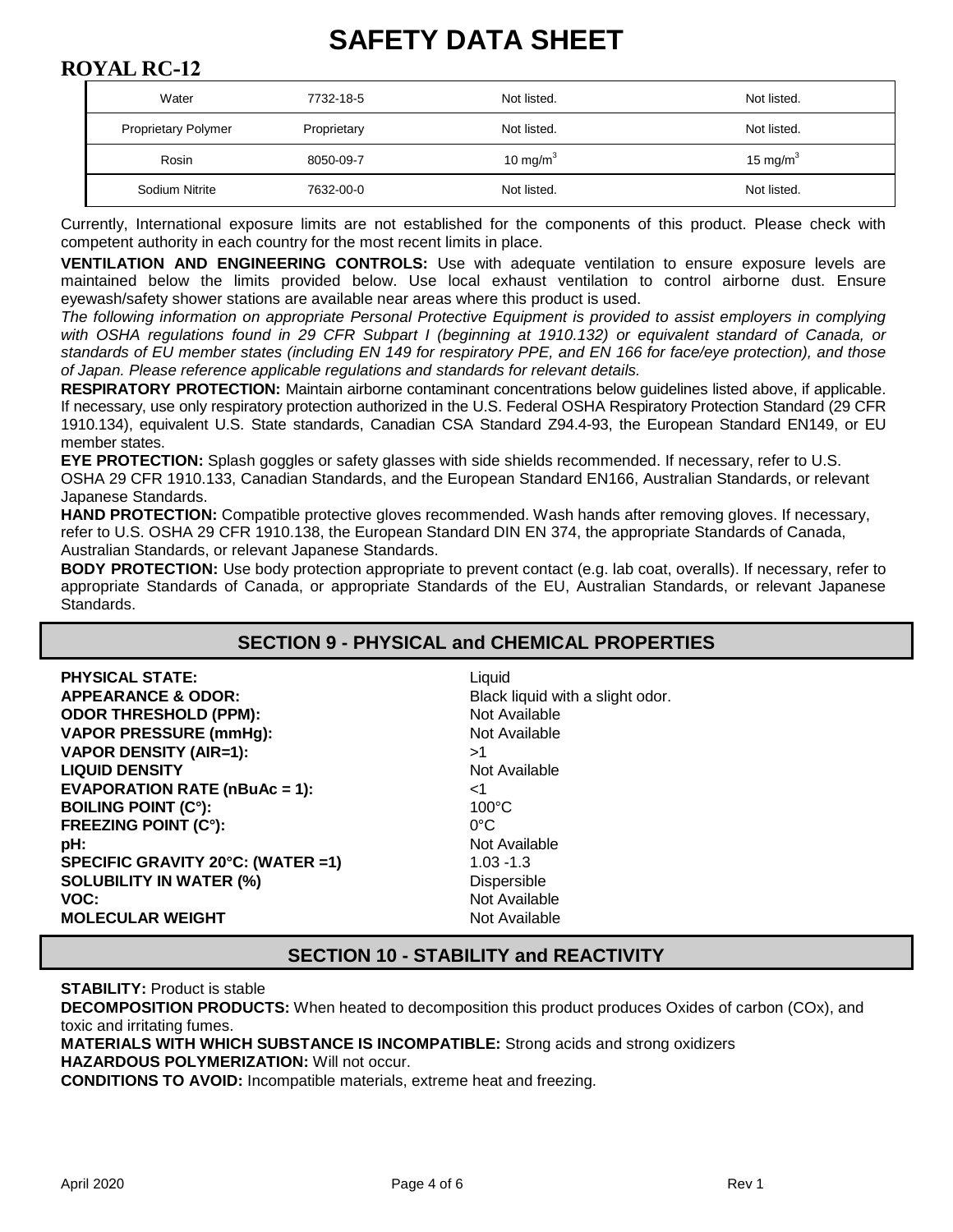### **SECTION 11 - TOXICOLOGICAL INFORMATION**

**TOXICITY DATA:**

CAS# 8050-09-7: Rosin  $LD_{50}$  Oral, Rat = 7600 mg/kg  $LD_{50}$ Skin, Rabbit = >2500 mg/kg

**SUSPECTED CANCER AGENT:** None of the ingredients are found on the following lists: FEDERAL OSHA Z LIST, NTP, CAL/OSHA, IARC and therefore are not considered to be, nor suspected to be a cancer-causing agent by these agencies.

**IRRITANCY OF PRODUCT:** Contact with this product can be irritating to exposed skin, eyes and respiratory system. **SENSITIZATION OF PRODUCT:** This product contains an ingredient that is considered a sensitizer causing allergic skin reaction.

**REPRODUCTIVE TOXICITY INFORMATION:** No information concerning the effects of this product and its components on the human reproductive system.

### **SECTION 12 - ECOLOGICAL INFORMATION**

**ALL WORK PRACTICES MUST BE AIMED AT ELIMINATING ENVIRONMENTAL CONTAMINATION. ENVIRONMENTAL STABILITY:** No Data available at this time. **EFFECT OF MATERIAL ON PLANTS or ANIMALS:** No evidence is currently available on this product's effects on plants or animals.

**EFFECT OF CHEMICAL ON AQUATIC LIFE:** No data available

### **SECTION 13 - DISPOSAL CONSIDERATIONS**

**PREPARING WASTES FOR DISPOSAL:** Waste disposal must be in accordance with appropriate Federal, State, and local regulations, those of Canada, Australia, EU Member States and Japan.

### **SECTION 14 - TRANSPORTATION INFORMATION**

**US DOT; IATA; IMO; ADR:** 

**THIS PRODUCT IS NOT HAZARDOUS AS DEFINED BY 49 CFR 172.101 BY THE U.S. DEPARTMENT OF TRANSPORTATION.**

**PROPER SHIPPING NAME:** Non-Regulated Material

**HAZARD CLASS NUMBER and DESCRIPTION:** None

**UN IDENTIFICATION NUMBER:** NA

**PACKING GROUP:** NA

**DOT LABEL(S) REQUIRED:** NA

#### **NORTH AMERICAN EMERGENCY RESPONSE GUIDEBOOK NUMBER (2004):** NA

**MARINE POLLUTANT:** None of the ingredients are classified by the DOT as a Marine Pollutant (as defined by 49 CFR 172.101, Appendix B)

U.S. DEPARTMENT OF TRANSPORTATION (DOT) SHIPPING REGULATIONS:

This product is not classified as dangerous goods, per U.S. DOT regulations, under 49 CFR 172.101.

TRANSPORT CANADA, TRANSPORTATION OF DANGEROUS GOODS REGULATIONS:

This product is not classified as Dangerous Goods, per regulations of Transport Canada.

INTERNATIONAL AIR TRANSPORT ASSOCIATION (IATA):

This product is not classified as Dangerous Goods, by rules of IATA:

INTERNATIONAL MARITIME ORGANIZATION (IMO) DESIGNATION:

This product is not classified as Dangerous Goods by the International Maritime Organization.

EUROPEAN AGREEMENT CONCERNING THE INTERNATIONAL CARRIAGE OF DANGEROUS GOODS BY ROAD (ADR):

This product is not classified by the United Nations Economic Commission for Europe to be dangerous goods.

### **SECTION 15 - REGULATORY INFORMATION**

#### **UNITED STATES REGULATIONS**

**SARA REPORTING REQUIREMENTS:** This product is subject to the reporting requirements of Sections 302, 304 and 313 of Title III of the Superfund Amendments and Reauthorization Act., as follows: SARA 313 Reporting: CAS# 7632-00-0 <1% subject to reporting under section 313.